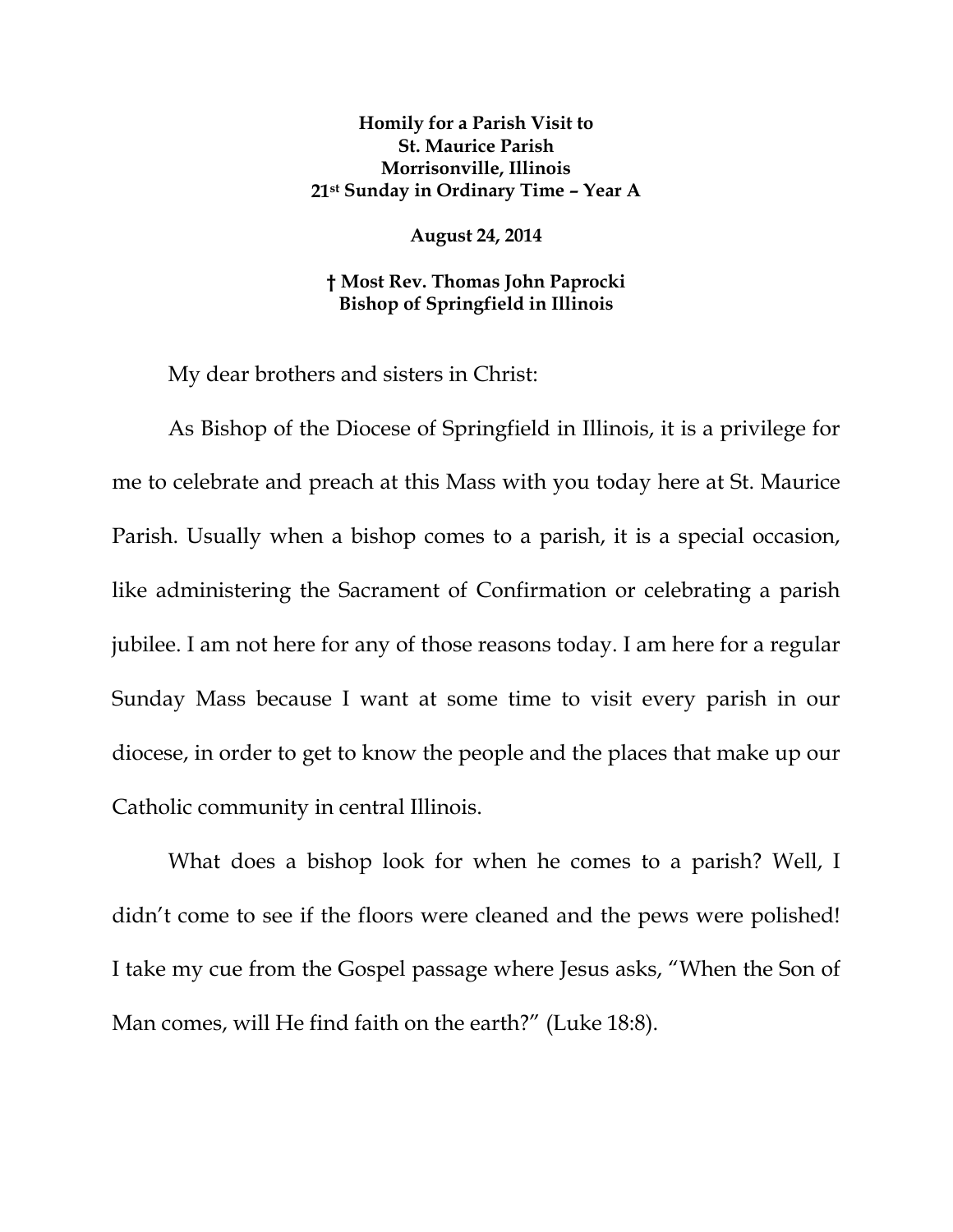First and foremost, when a bishop comes to a parish, he looks for the presence of the Catholic **faith**, to see whether it is strong and vibrant, whether it is growing, and if the conditions are present for its continued growth in the future. So it is good to see people of faith gathered here.

At the same time, a pastoral visit is not just a time for a bishop to see the parish, but also for the parish to see the bishop. The Church is all about relationships. As the three persons of the Trinity are an intimate communion of Father, Son and Spirit in relationship to each other, the Church exists as a communion in relationship to God and in relation to each other, the People of God, the Body of Christ. As a bishop, I have a special relationship with you, and you have a special relationship with me, and one of my roles is to bridge the relationship between you and the Pope and the rest of the universal Church, so that we may all be one in Christ's Body, into which we have been incorporated by the grace of Baptism.

On the outskirts of Rome, the Basilica of St Paul-outside-the-Walls traces the two-thousand-year history of the Church in a unique way. The building itself is not that old. It was rebuilt after the original fourth-century church was destroyed by fire in 1823. Some parts still remain from those early centuries, notably St Paul's tomb and the magnificent cloister.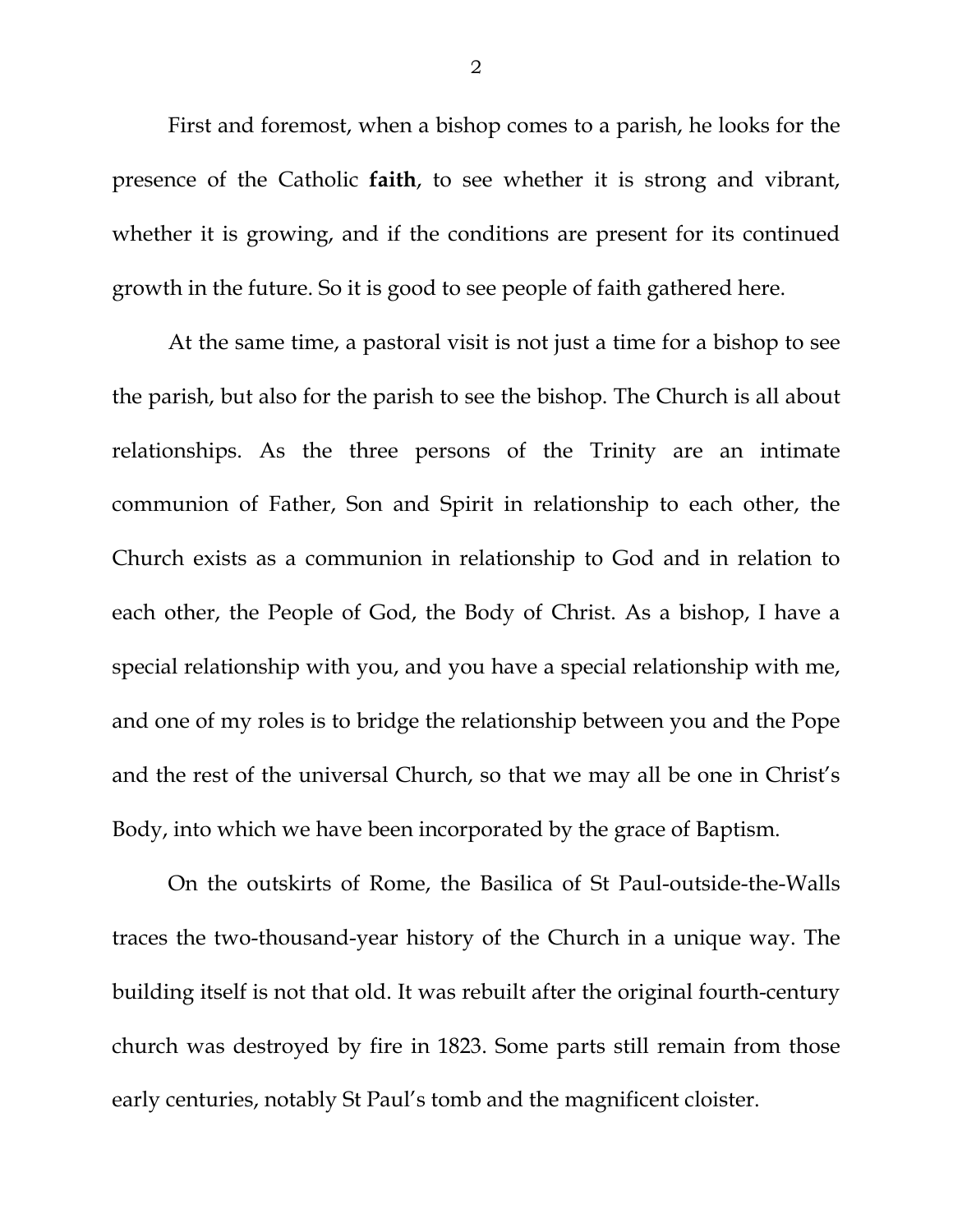However, there is a series of round mosaics, high up above the columns, which links the Church across the ages back to its first beginnings. The mosaics carry images of all the popes from St. Peter to the present day. Each picture recalls the person responsible for guiding and shepherding the Church at a particular time in Christian history. Through his predecessor, every one of these Bishops of Rome received the same authority first given by Jesus to the apostle Peter. They form a chain of continuity, guaranteeing the Church's faithfulness to Christ. It's an impressive line-up. While they had very different personalities, the popes were entrusted with the ministry of strengthening the Church on the solid foundation of faith.

There are occasions in our Catholic tradition when a special focus is put on a person's name. The Sacrament of Baptism begins with the priest or deacon asking the parents, "What name to you wish to give to your child?" It is customary for a candidate for Confirmation to select the name of a saint who will not only be a holy patron but provide an example of how to live a heroic Christian life. Religious sisters and brothers traditionally have chosen a new name when they take their vows to begin a new life in the Lord. Most famously, of course, is the custom of a newly elected Pope to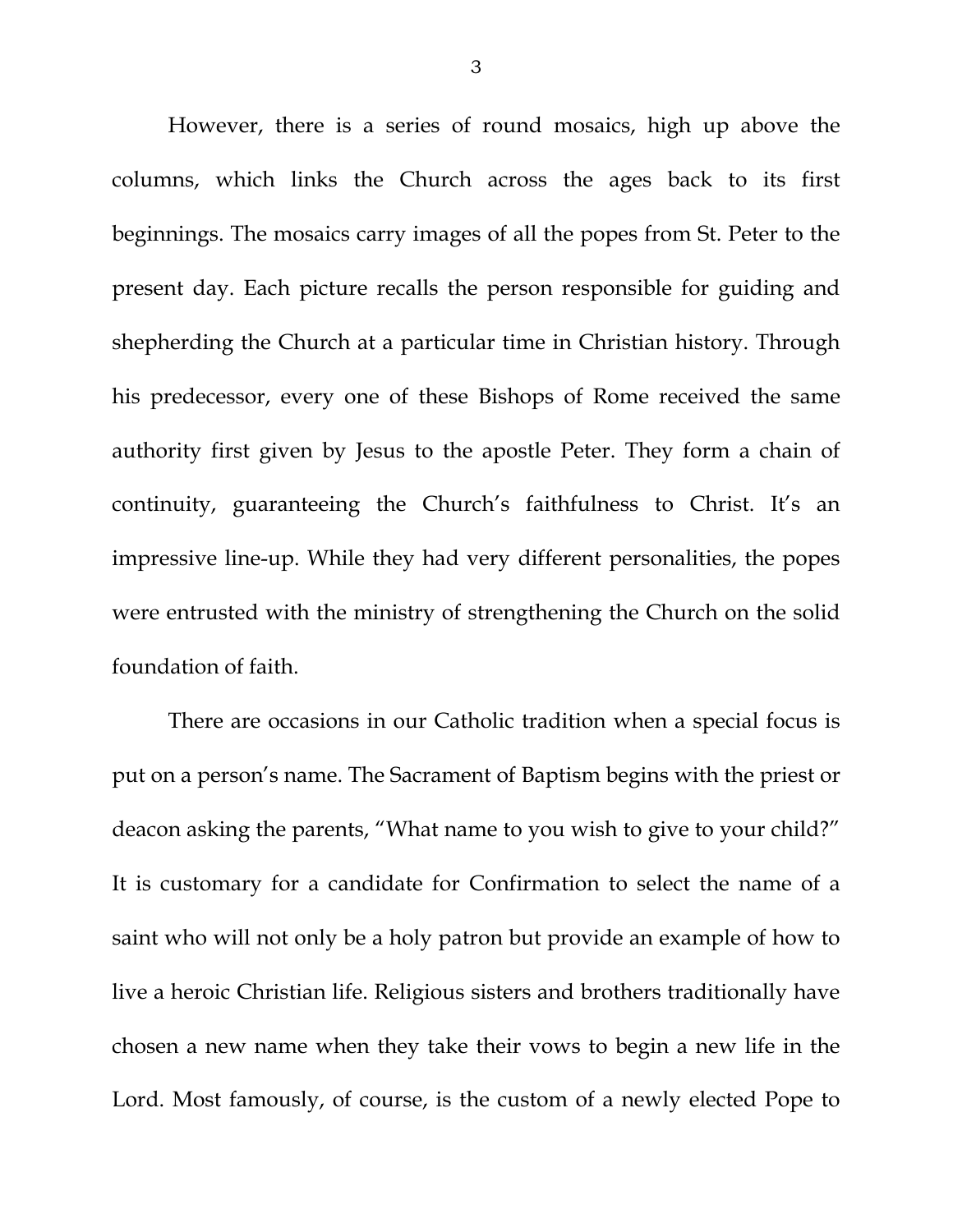choose a papal name, as Cardinal Jorge Mario Bergoglio did when he chose to be known as Pope Francis.

In biblical thought a name was so much a part of a person that any change of name meant that, in a sense, the person was changed. When Abram's name was changed by God to Abraham, and Jacob's name to Israel, their relationship with God was developed to a deeper level. Today's Gospel records an unparalleled change of name. When Jesus questions his disciples, "Who do people say the Son of Man is?" their answers reflect the common expectation that prophecy would be revived with the coming of the Messiah. But Jesus is seeking more than what others say about him and asks for a personal expression of faith: "But you, who do you say I am?" Simon responds on behalf of them all: Jesus is the Messiah, the Christ, "the Son of the living God." This is not an answer that he has thought of by himself; he has been blessed with divine revelation. And now Jesus gives him a new name, Peter, meaning "rock," and with this new name he is changed in that his relationship with the Lord moves to a deeper level. Christ gives the assurance that his Church, built on Peter, will prevail against the powers of death; and he then gives Peter specific authority and leadership.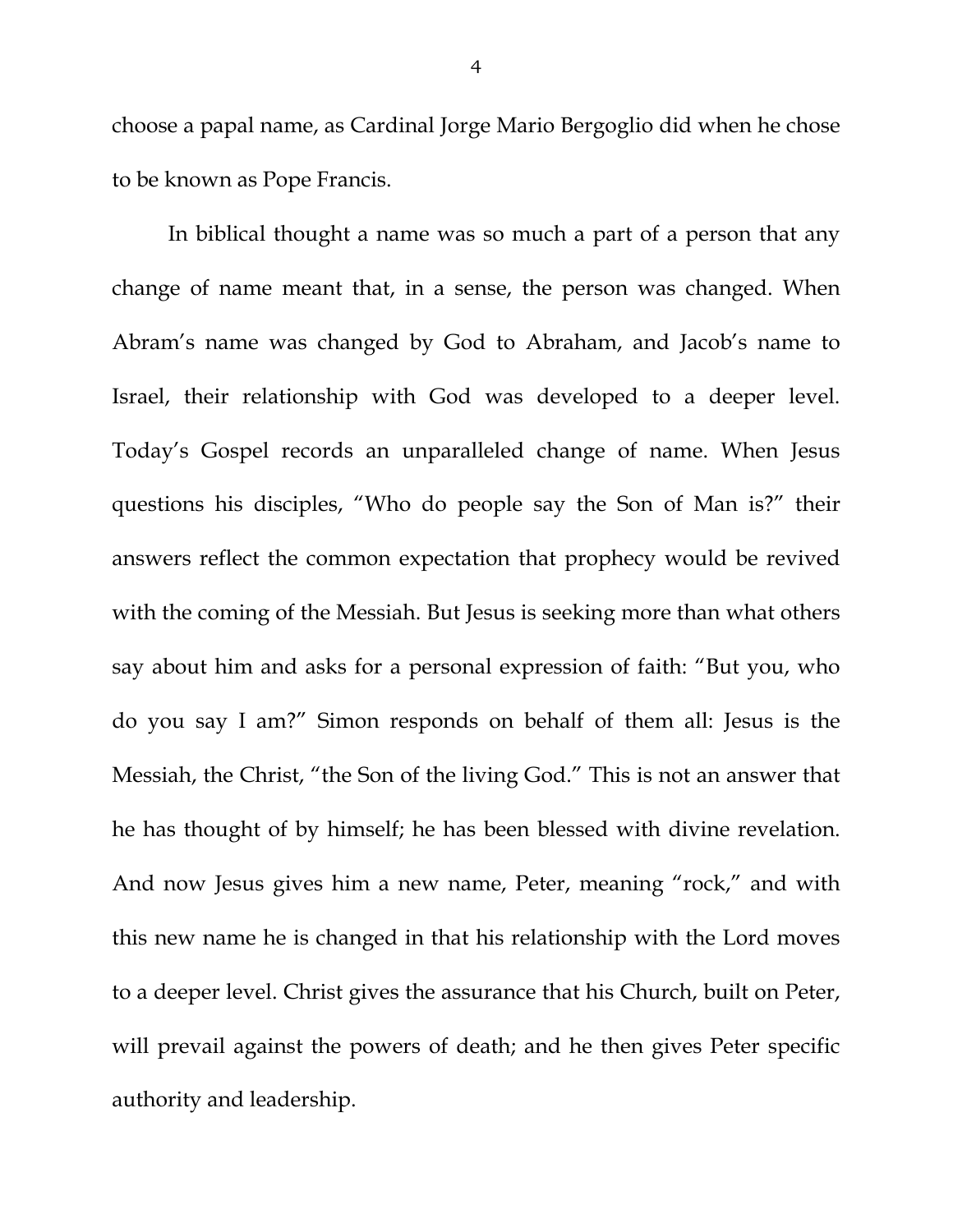Speaking through the prophet Isaiah, God says, "Do not be afraid, for I have redeemed you; I have called you by your name, you are mine." We are known to God by our name and God loves us with an everlasting love. Our baptism is celebrated in the name of the Holy Trinity and it is then that we are given our baptismal, or Christian name, becoming a "new creation." Our relationship with God is changed to a new and deeper level.

Through the gift of his new name Peter's pre-eminence among the disciples was confirmed and he was entrusted with a new mission. Still he remained subject to temptation and weakness and in this we are no different. But Peter truly loved Christ and ultimately gave his life in imitation of the good shepherd who laid down his life for his sheep. In our times of temptation and weakness may we always call upon Jesus whose name is above all other names.

This past April, I had the privilege of being in Rome for the historic canonization of two popes – Pope St. John XXIII and Pope St. John Paul II. This event was a time of great joy not just for those of us who were present, but for the entire Church spread throughout the world. These two shepherds have impacted the Church in countless ways through their

5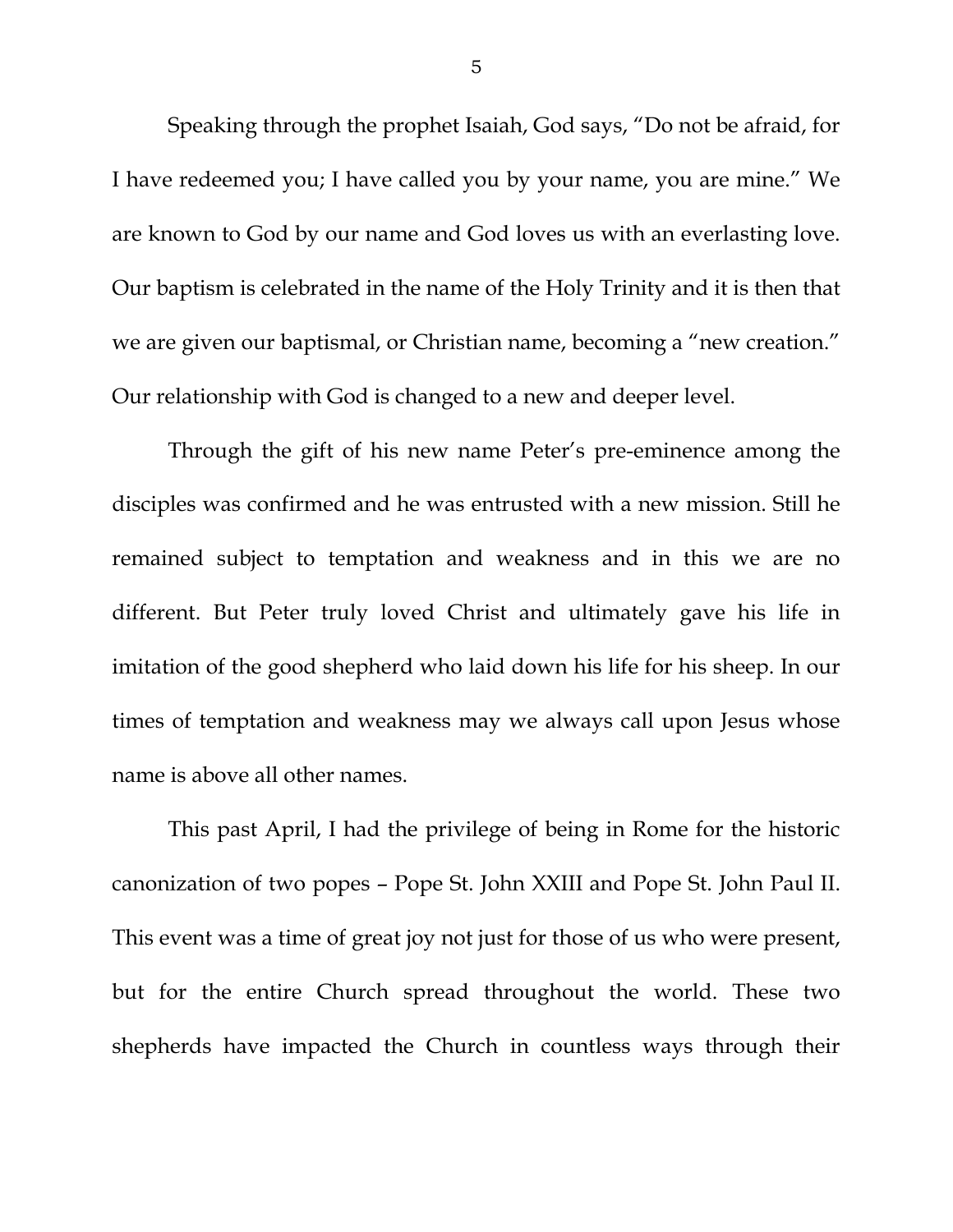dedicated ministry on earth and now assist her in an even more significant way as they intercede on her behalf in Heaven.

Carrying on the great work of his illustrious predecessors, Pope Benedict XVI in 2007 published a book entitled *Jesus of Nazareth*. It is the first part of what turned out to be a three-part picture of the preacher from Galilee. In these later years of his life, and after so many years of theological study and teaching, the Holy Father wanted to write a simple and straightforward story of Jesus. As he says in the foreword of the book, it "is solely an expression of my personal search 'for the face of the Lord.'"

In the book the Holy Father asks the question, "What did Jesus bring to the world?" He did not bring world peace. He did not bring prosperity. So what has he brought to us? The answer is very simple, Pope Benedict says. Jesus has brought God to the world. He has told us about God, whom he calls "the Father." He has shown us that in looking upon Jesus we are looking upon God in human form. As he said to the apostle Philip, "To have seen me is to have seen the Father." Like the apostles and like the Pope, we search for the face of the Lord because we all seek happiness, and it is the Lord who gives the keys to that eternal reward.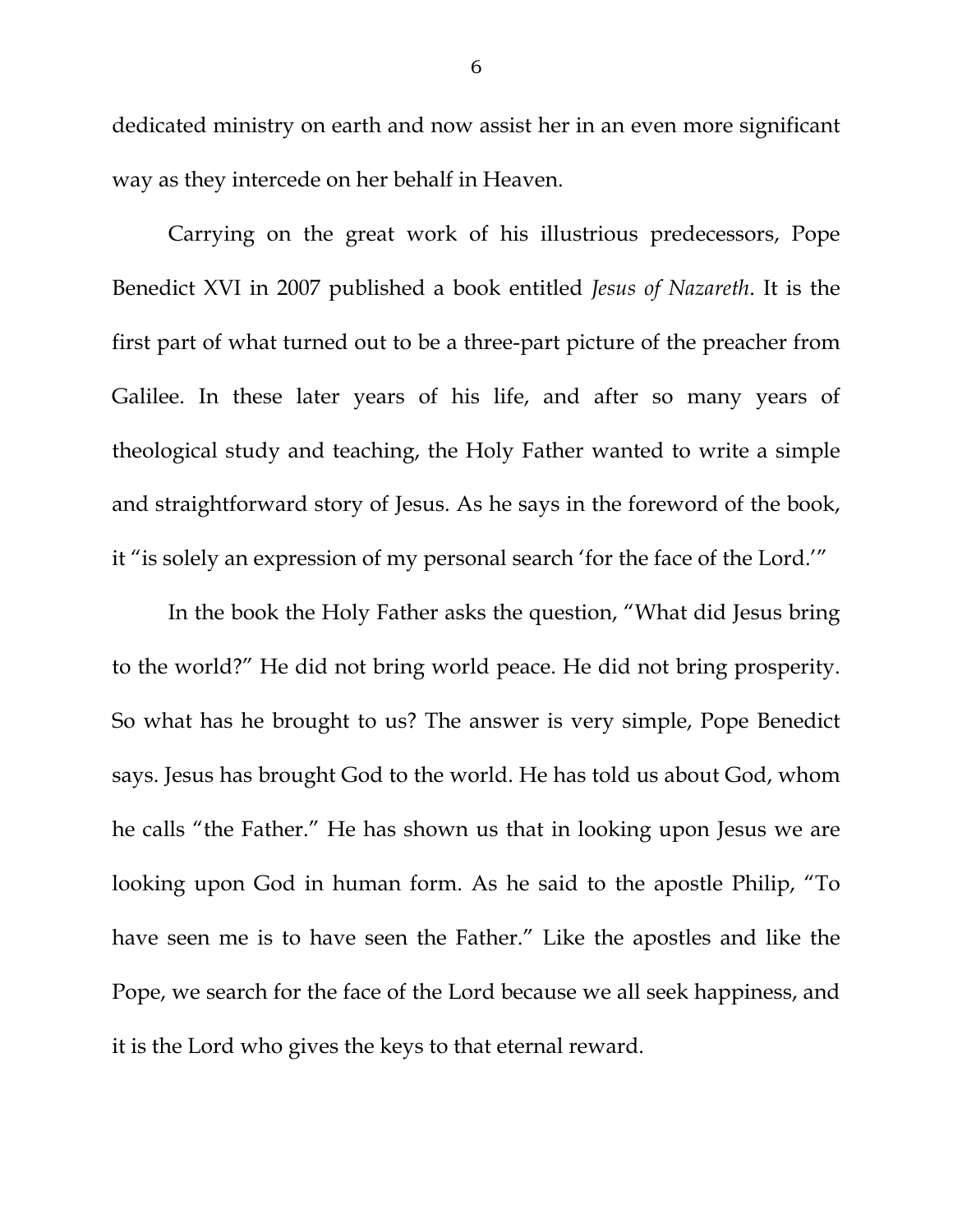There is a beautiful passage in the Office of Readings for the Memorial of Saint Stephen of Hungary, whose feast day was August 16th, from a letter that he wrote to his son. In that letter Saint Stephen told his son what he needed to do to fulfill his duty in order to "reach the highest state of happiness." He said, "Be merciful to all who are suffering violence, keeping always in your heart the example of the Lord who said: *I desire mercy and not sacrifice.* Be patient with everyone, not only with the powerful, but also with the weak. Finally be strong lest prosperity lift you up too much or adversity cast you down. Be humble in this life, that God may raise you up in the next. Be truly moderate and do not punish or condemn anyone immoderately. Be gentle so that you may never oppose justice. Be honorable so that you may never voluntarily bring disgrace upon anyone. Be chaste so that you may avoid all the foulness of lust like the pangs of death."

As he wrote to his son, Saint Stephen of Hungary also gives us a beautiful summary of the virtues that will lead to eternal happiness: